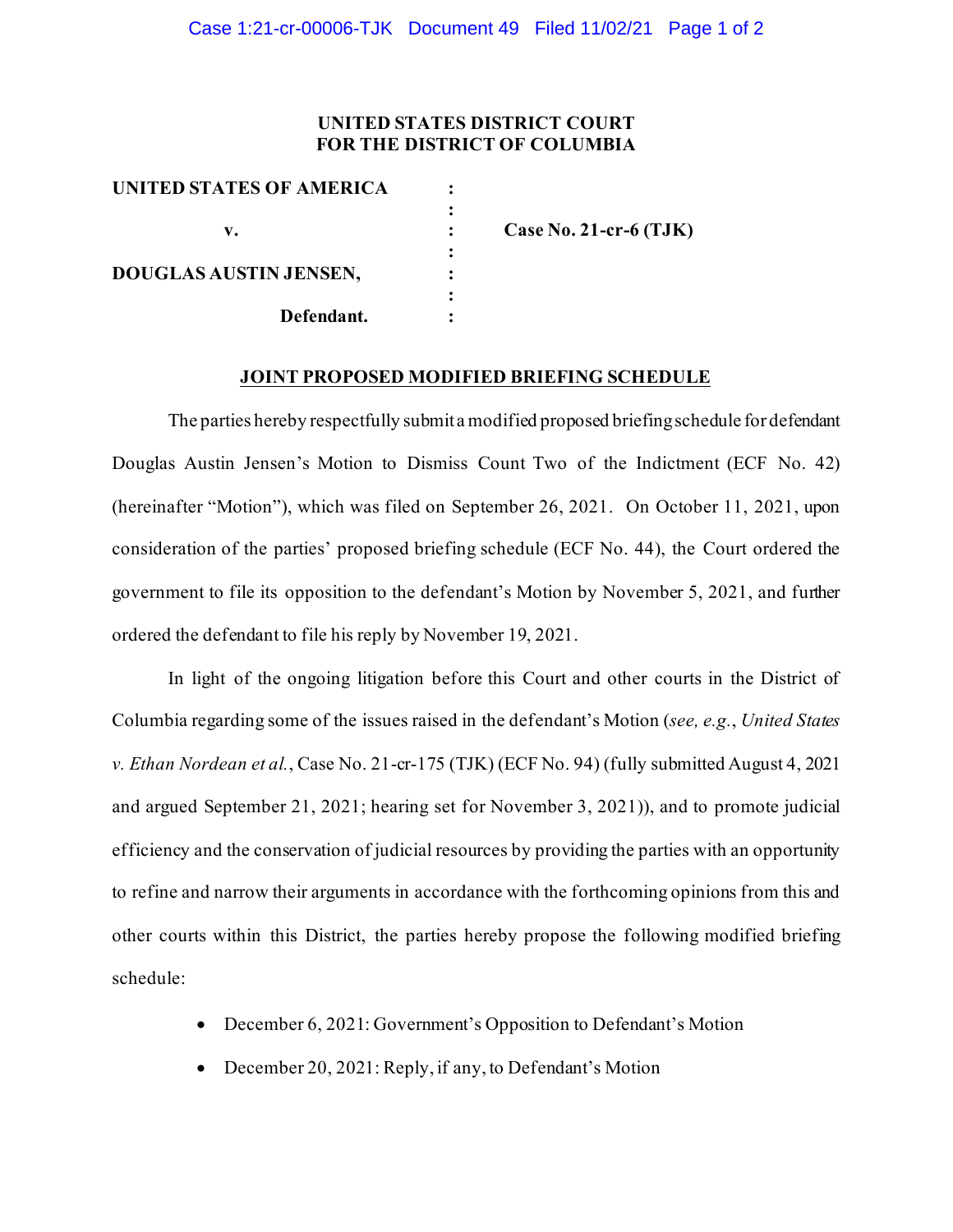Respectfully submitted,

CHANNING D. PHILLIPS Acting United States Attorney DC Bar No. 415793

By: */s/ Hava Mirell*

.

Hava Mirell Assistant United States Attorney Detailee CA Bar No. 311098 312 N. Spring St., Suite 1100 Los Angeles, CA 90012 (213) 894-0717 Hava.Mirell@usdoj.gov

# */s/ Christopher M. Davis*

Christopher M. Davis Counsel for Douglas Austin Jensen Davis & Davis 1350 Connecticut Avenue, NW Suite 202 Washington, DC 20036  $(202)$   $234 - 7300$ cmdavisdc@gmail.com